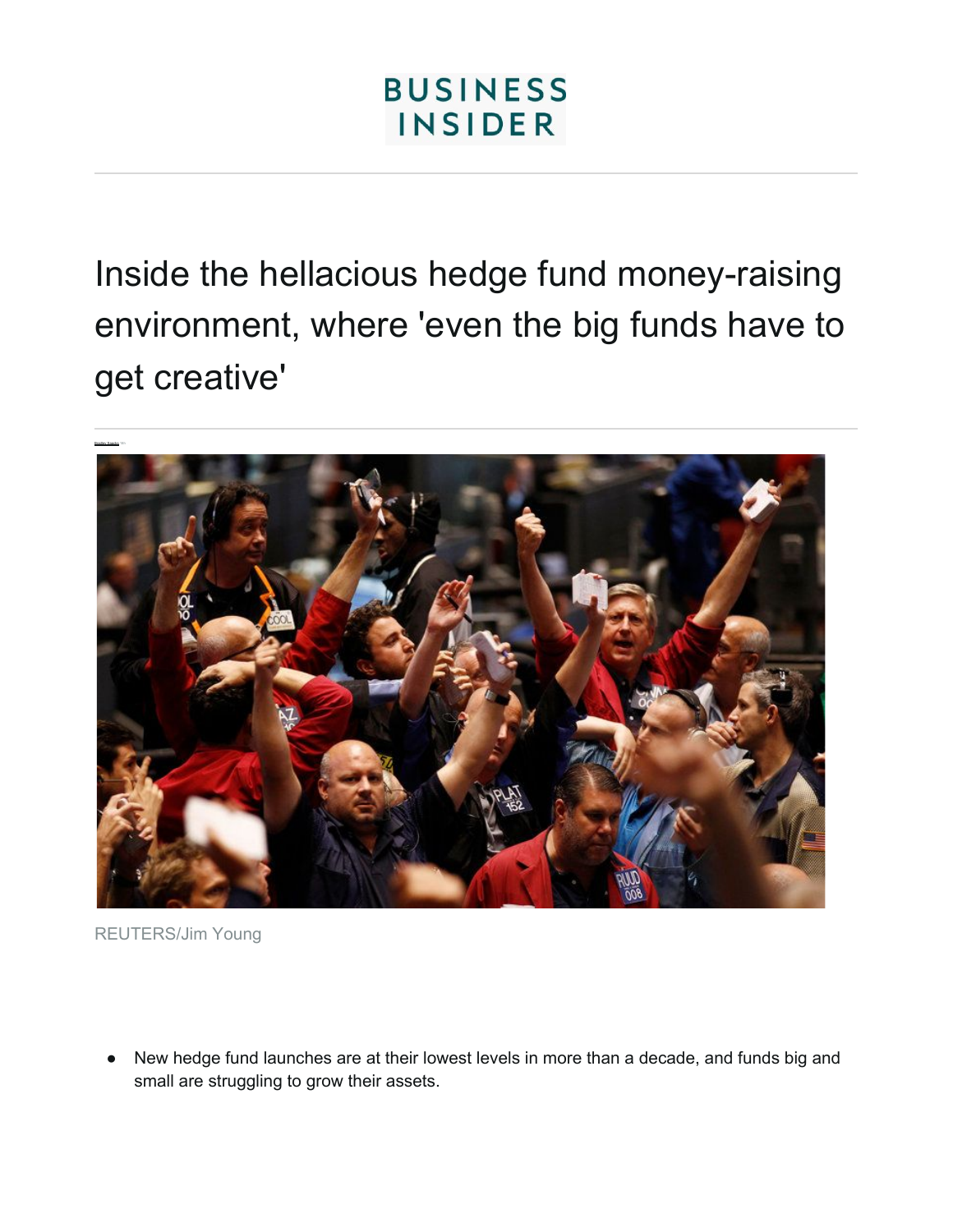- Hedge funds now have to get creative to raise money. They're doing this by posting their ideas online and offering specialized products and fee structures to large investors.
- Hedge fund managers are now focused on "pitching ideas" instead of marketing a specific strategy or fund.

It's never been easy to be a small hedge fund in an industry full of trend-setting giants.

But with the balance of power tipping more toward the largest [investors](https://www.businessinsider.com/hedge-funds-are-becoming-less-risky-2019-2) in the industry, and poor performance and outflows plaguing everyone, smaller funds are making once-wonky methods of fundraising mainstream.

Hedge funds, especially smaller ones, are growing their presence on digital platforms like SumZero and DarcMatter, while traditional in-house marketers have become less desirable at big and small funds, data show. Since last July, 160 hedge funds have joined SumZero's platform, including 50 this year, according to the company. Marketing recruiter Jensen Partners also found that hedge funds of all sizes hired 16% less marketers last year than in 2017.

See more: Investors are asking hedge funds to move to a ['0-and-30'](https://www.businessinsider.com/hedge-funds-moving-to-0-management-fees-2019-2) fee model, and it's putting pressure on a big chunk of the [industry](https://www.businessinsider.com/hedge-funds-moving-to-0-management-fees-2019-2)

At Bison Interests, a small Houston-based oil and gas hedge fund, more than \$60 million has been raised using SumZero, an online platform for managers to post their investment theses that investors can view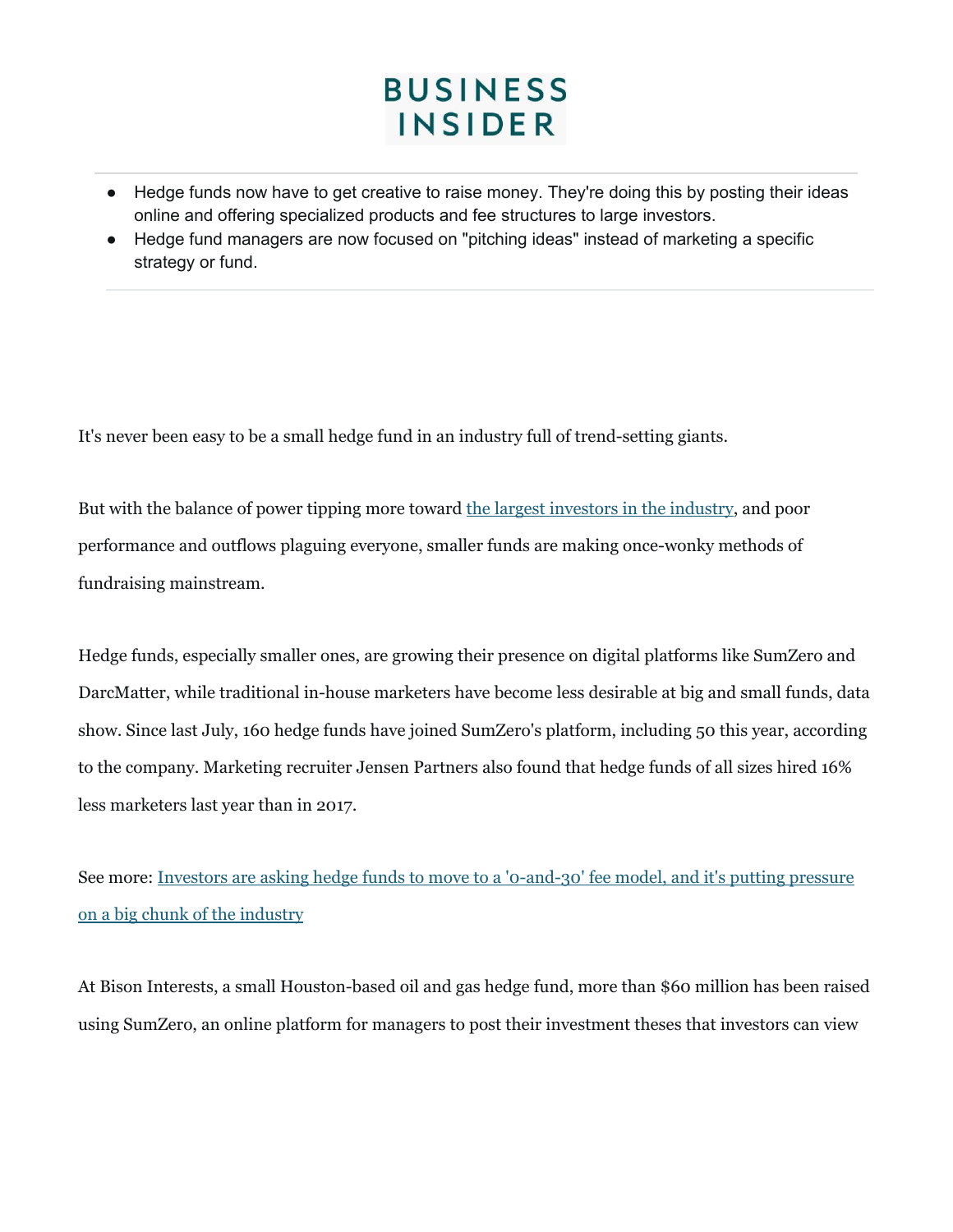before investing. Bison CIO and founder Josh Young said the traditional ways of fundraising have not yet been fruitful for his young fund, even as they have gotten traction and investments online.

"I think the allocation environment is still pretty negative towards small funds, and the bar for assets to not long be considered a small fund anymore keeps going up," he said. His fund tried to get a meeting recently with the endowment of the alma mater of a member of his senior leadership team, and was quickly shut down despite the firm performing better than other similar oil and gas funds.

"If this was 20 years ago, we would already have \$2 billion and be closed" because you could raise capital on performance, he said.

The largest funds have pulled in more than \$4 billion this year despite underperforming compared to smaller funds which are seeing investors pull money, according to eVestment.

While hedge funds have posted strong returns so far this year, it's still been the [fourth-straight](https://www.businessinsider.com/investors-boost-hedge-funds-this-year-not-traditional-stock-picking-2019-4) quarter of [outflows.](https://www.businessinsider.com/investors-boost-hedge-funds-this-year-not-traditional-stock-picking-2019-4) Nearly \$15 billion left the industry in the first quarter, according to eVestment.

The pool of money available to the industry's thousands of hedge funds may start shrink as well. Hedge funds' most loyal investors, family offices, have been growing out their internal investment teams to bypass hedge funds and make large bets themselves.

Ross Perot's family office, for instance, recently hired former Och-Ziff managing partner Boaz Sidikaro to be its CIO, and nearly a third of hedge fund investors told EY that they wanted to increase their direct investments this year, while only 3% plan to decrease.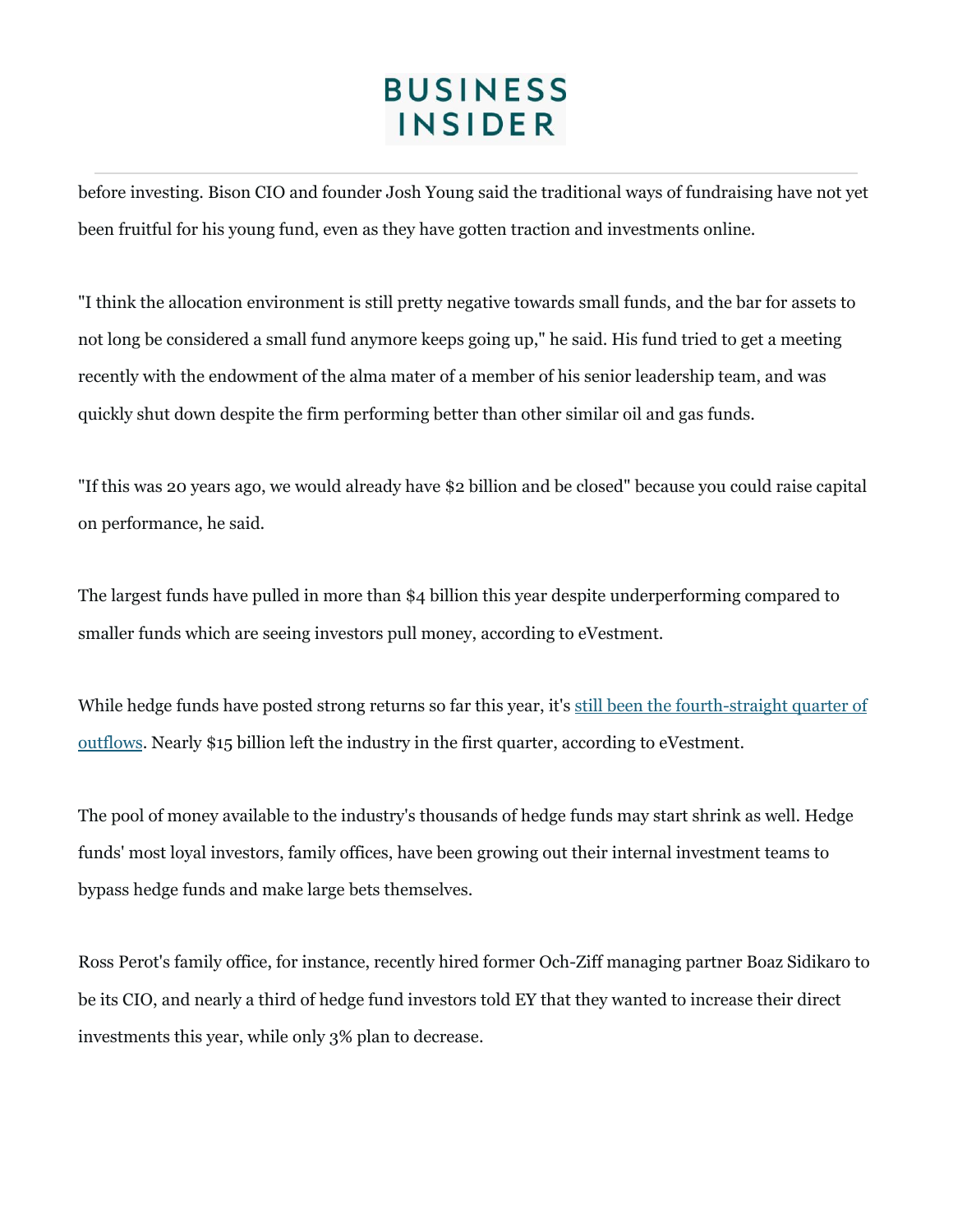See more: Hedge-fund investors have moved toward 'ultra [customization,'](https://www.businessinsider.com/hedge-funds-are-becoming-more-customized-2019-3) and it's changing how funds raise [money](https://www.businessinsider.com/hedge-funds-are-becoming-more-customized-2019-3)

# It's not just small funds that are feeling the pressure

Some [sophisticated](https://www.businessinsider.com/hedge-funds-are-becoming-less-risky-2019-2) institutional investors that work with Goldman Sachs' prime brokerage are cutting down the number of managers they work with, and are looking for a closer relationship with the funds they keep on, said Kristin Kramer, US head of hedge fund capital introduction at Goldman. Soros Fund Management, George Soros' family office, [reportedly](https://www.wsj.com/articles/soros-funds-new-leader-upends-firm-in-strategic-overhaul-11556098200) redeemed money from 27 out of the firm's 65 external hedge fund investments, and asked several funds it stayed invested in for better terms.

The funds that don't want to be left out in the cold by investors need to have the ability to quickly cater to whatever request these investors have for them. Research from Jefferies found that a quarter of new money that flowed into the industry last year went into customized funds offered in a separately managed account or fund-of-one structure to one investor.

"Even the big funds have to get creative."

"We've seen a tremendous amount of creativity in developing new products for specific investors," Kramer said.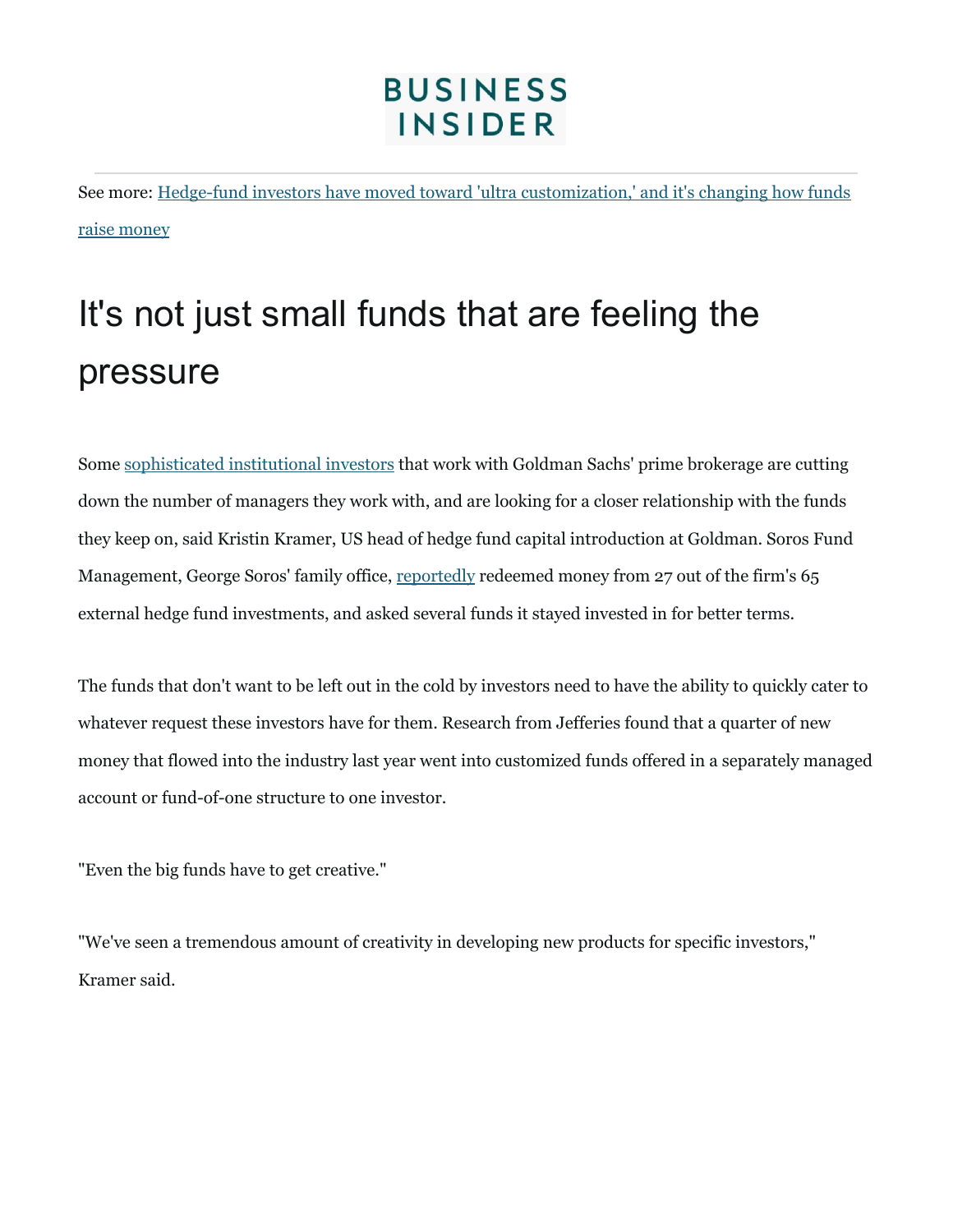These specialized products are often "best ideas" funds that package a manger's highest-conviction investments and separate them from the rest of the portfolio for a single investor, said Andrew Saunders, founder of Castle Hill Capital Partners, which helps alternative managers raise money.

"Before it was give me money and I'll do what I want. Now, it's 'I have this idea, and there's extra capacity beyond just what I can do in my fund, here's the opportunity for you,'" said Saunders.

There's also been a shift on fees. Management fees are at their lowest point in at least a decade, according to HFRI, at an average of 1.43%, while performance fees are on average less than 17% — a significant drop from the once-common 2-and-20 structure.

Commonfund, an investor that controls \$25 billion of non-profits' assets, requires for the hedge funds they work to adopt a 0% management fee and 30% performance fee structure to get their money, and D.E. Shaw gives its biggest investor [Blackstone](https://www.businessinsider.com/de-shaw-blackstone-2019-3) access to smaller, niche products as well as lower fees.

See more: It's not enough to be 2 guys from [Goldman](https://www.businessinsider.com/new-hedge-fund-launches-slowed-2019-2019-1) Sachs in a room with \$5 million — the bar for [launching](https://www.businessinsider.com/new-hedge-fund-launches-slowed-2019-2019-1) a hedge fund is rising in 2019

# But while large funds can afford to offer concessions to investors, it's more challenging for small funds